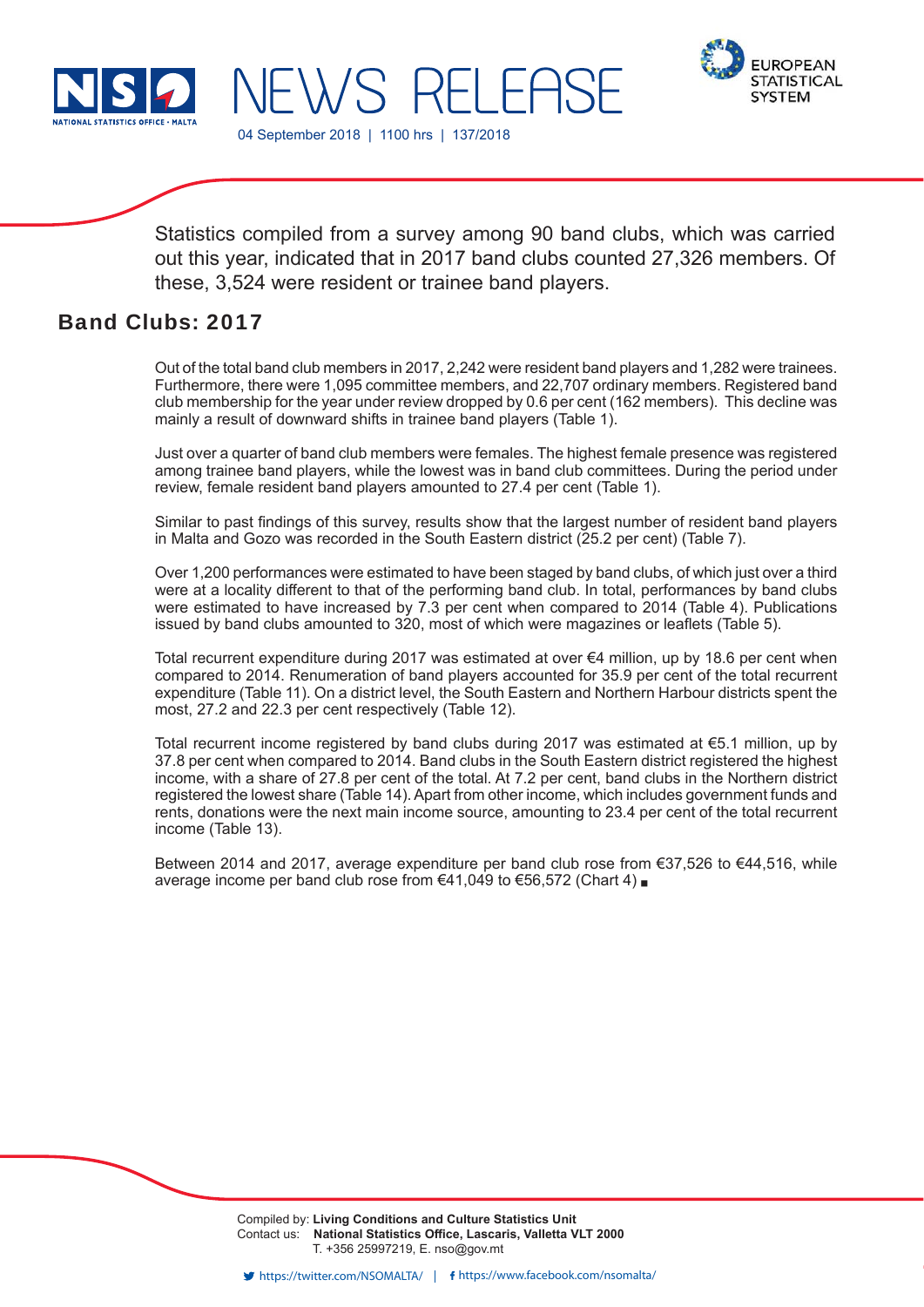|                              |              | 2014 (Revised) |              |               | 2017           |              |
|------------------------------|--------------|----------------|--------------|---------------|----------------|--------------|
| Type of member               | <b>Males</b> | <b>Females</b> | <b>Total</b> | <b>Males</b>  | <b>Females</b> | <b>Total</b> |
| <b>Resident band players</b> | 1,652        | 580            | 2,232        | 1,627         | 615            | 2,242        |
| <b>Trainee band players</b>  | 1,093        | 609            | 1,702        | 812           | 470            | 1,282        |
| Paying                       | 289          | 106            | 395          | 108           | 23             | 131          |
| Non Paying                   | 804          | 503            | 1,307        | 704           | 447            | 1,151        |
| <b>Committee members</b>     | 1,019        | 68             | 1,087        | 1,011         | 84             | 1,095        |
| <b>Other Members</b>         | 17,347       | 5,120          | 22,467       | 16,813        | 5,894          | 22,707       |
| Total                        | 21,111       | 6,377          | 27,488       | 20,263        | 7,063          | 27,326       |
|                              |              |                |              | $\frac{0}{0}$ |                |              |
| <b>Resident band players</b> | 74.0         | 26.0           | 100.0        | 72.6          | 27.4           | 100.0        |
| <b>Trainee band players</b>  | 64.2         | 35.8           | 100.0        | 63.3          | 36.7           | 100.0        |
| <b>Committee members</b>     | 93.7         | 6.3            | 100.0        | 92.3          | 7.7            | 100.0        |
| <b>Other Members</b>         | 77.2         | 22.8           | 100.0        | 74.0          | 26.0           | 100.0        |
| <b>Total</b>                 | 76.8         | 23.2           | 100.0        | 74.2          | 25.8           | 100.0        |

Table 1. Band clubs' membership by type and sex



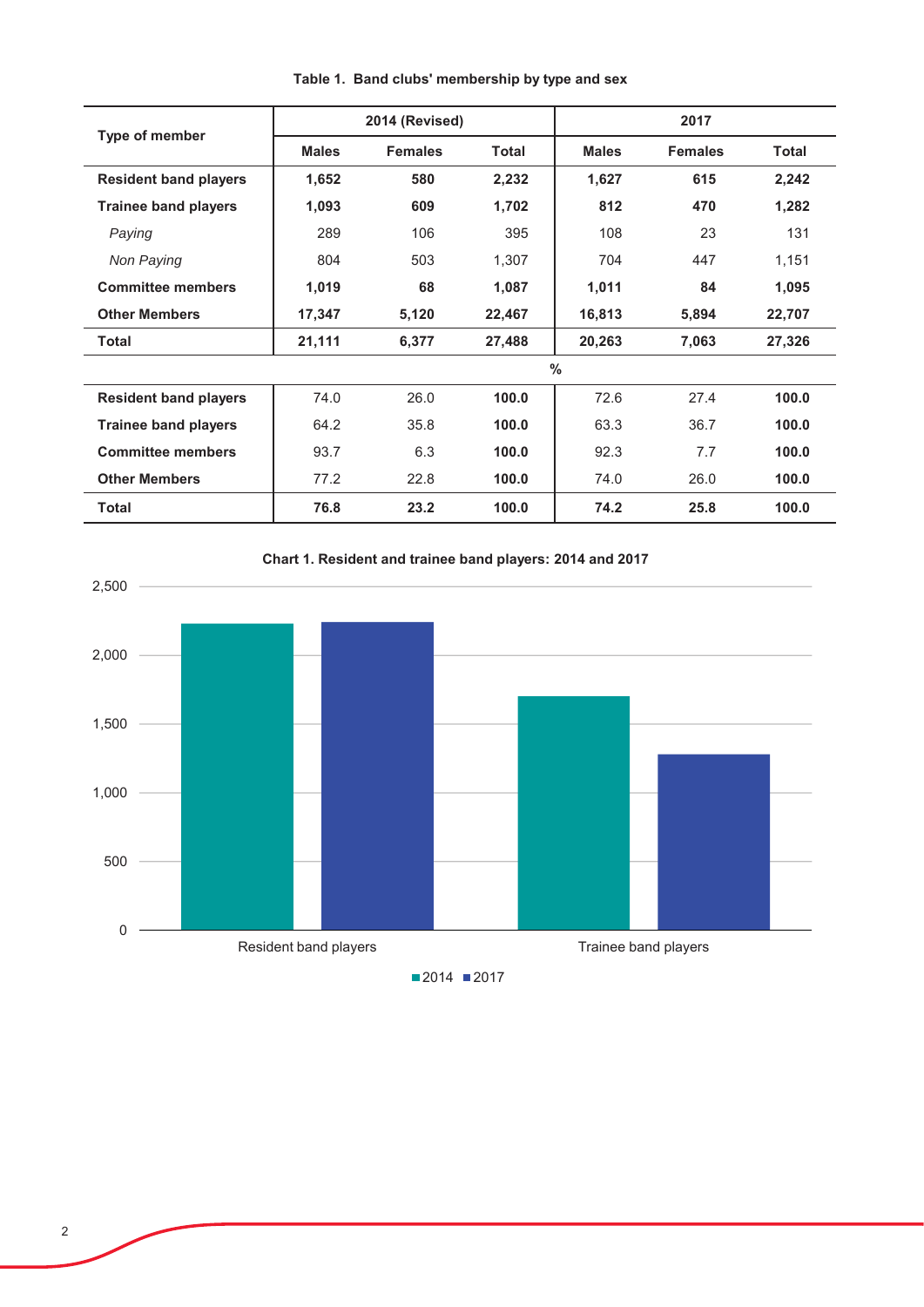|                       |              |                |              |              |                | per cent |
|-----------------------|--------------|----------------|--------------|--------------|----------------|----------|
| <b>Type of member</b> |              | 2014 (Revised) |              |              | 2017           |          |
|                       | <b>Males</b> | <b>Females</b> | <b>Total</b> | <b>Males</b> | <b>Females</b> | Total    |
| Resident band players | 7.8          | 9.1            | 8.1          | 8.0          | 8.7            | 8.2      |
| Trainee band players  | 5.2          | 9.5            | 6.2          | 4.0          | 6.7            | 4.7      |
| Committee members     | 4.8          | 1.1            | 4.0          | 5.0          | 1.2            | 4.0      |
| <b>Other Members</b>  | 82.2         | 80.3           | 81.7         | 83.0         | 83.4           | 83.1     |
| <b>Total</b>          | 100.0        | 100.0          | 100.0        | 100.0        | 100.0          | 100.0    |

## Table 3. Band clubs' membership as a percentage of total population aged 5-84 years

|                       |              |                |              |              |                | per cent |  |
|-----------------------|--------------|----------------|--------------|--------------|----------------|----------|--|
| <b>Type of member</b> |              | 2014 (Revised) |              | 2017         |                |          |  |
|                       | <b>Males</b> | <b>Females</b> | <b>Total</b> | <b>Males</b> | <b>Females</b> | Total    |  |
| Resident band players | 0.8          | 0.3            | 0.5          | 0.7          | 0.3            | 0.5      |  |
| Trainee band players  | 0.5          | 0.3            | 0.4          | 0.4          | 0.2            | 0.3      |  |
| Committee members     | 0.5          | 0.0            | 0.3          | 0.4          | 0.0            | 0.2      |  |
| <b>Other Members</b>  | 8.4          | 2.5            | 5.5          | 7.4          | 2.7            | 5.1      |  |
| <b>Total</b>          | 10.2         | 3.1            | 6.7          | 9.0          | 3.2            | 6.2      |  |

### Table 4. Number of band clubs' performances

|                     | 2014  | 2017  |
|---------------------|-------|-------|
| In own locality     | 734   | 805   |
| In other localities | 443   | 458   |
| <b>Total</b>        | 1,177 | 1,263 |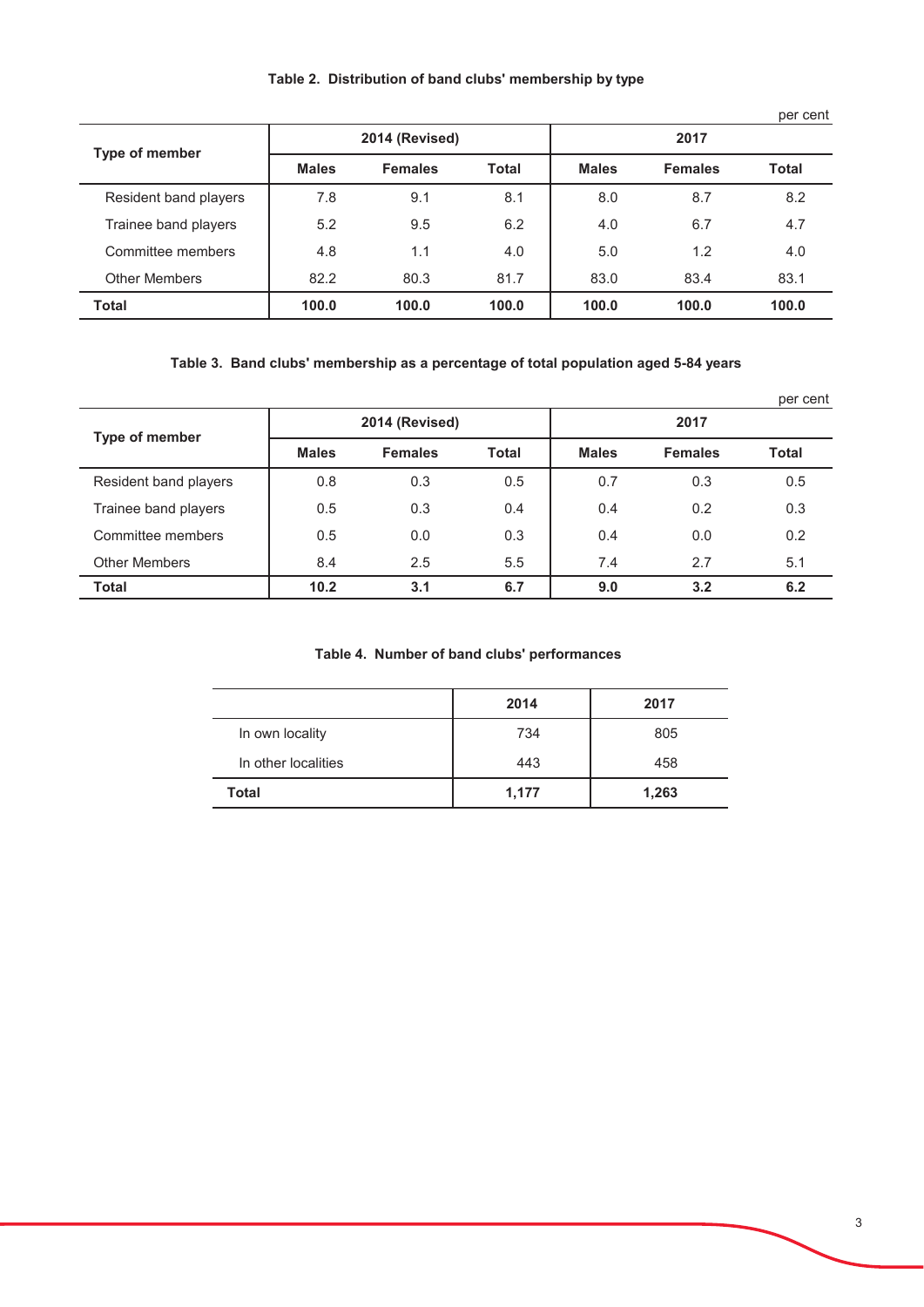|                  |                | 2014 (Revised)         |                |             | 2017         |                |                        |            |                          |              |
|------------------|----------------|------------------------|----------------|-------------|--------------|----------------|------------------------|------------|--------------------------|--------------|
| <b>District</b>  | Feast<br>books | Magazines/<br>leaflets | <b>CDs</b>     | <b>DVDs</b> | <b>Total</b> | Feast<br>books | Magazines/<br>leaflets | <b>CDs</b> | <b>DVDs</b>              | <b>Total</b> |
| Southern Harbour | 20             | 37                     | 11             | 11          | 80           | 20             | 43                     | 9          | 15                       | 87           |
| Northern Harbour | 19             | 13                     | 8              | 5           | 45           | 20             | 20                     | 7          | 1                        | 48           |
| South Eastern    | 22             | 22                     | 4              | 9           | 57           | 24             | 36                     | 8          | 10                       | 78           |
| Western          | 12             | 32                     | $\overline{2}$ | 4           | 50           | 12             | 16                     | 3          | 4                        | 35           |
| Northern         | $\overline{7}$ | 5                      | 4              | 3           | 16           | 11             | 10                     | 4          | $\overline{2}$           | 27           |
| Gozo and Comino  | 12             | 27                     | 5              | 2           | 46           | 10             | 31                     | 4          | $\overline{\phantom{a}}$ | 45           |
| <b>Total</b>     | 92             | 137                    | 31             | 34          | 294          | 97             | 156                    | 35         | 32                       | 320          |

Table 5. Band clubs' publications by district and type

#### Table 6. Copies of band clubs' publications sold or distributed by district and type

|                  |                    | 2014 (Revised)           |         |                           |      |            |      |             |  |  |
|------------------|--------------------|--------------------------|---------|---------------------------|------|------------|------|-------------|--|--|
| <b>District</b>  | <b>Feast books</b> |                          |         | <b>Magazines/leaflets</b> |      | <b>CDs</b> |      | <b>DVDs</b> |  |  |
|                  | free               | sold                     | free    | sold                      | free | sold       | free | sold        |  |  |
| Southern Harbour | 25,311             | 185                      | 19,603  | Ξ.                        | 107  | 1,023      | 22   | 520         |  |  |
| Northern Harbour | 12,478             | $\overline{\phantom{0}}$ | 17.038  | 47                        | 49   | 354        |      |             |  |  |
| South Eastern    | 20,300             | 50                       | 32,310  | ۰                         | ٠    | 382        | 120  | 398         |  |  |
| Western          | 12,100             | ۰.                       | 17,430  | $\overline{\phantom{a}}$  | ٠    | 270        | 5    | 185         |  |  |
| <b>Northern</b>  | 8,600              | 1.000                    | 1,580   | ٠                         | 13   | 49         | 4    | 8           |  |  |
| Gozo and Comino  | 8,993              | ٠                        | 13,475  | ٠                         | 274  | 316        | 88   | 12          |  |  |
| <b>Total</b>     | 87,782             | 1,235                    | 101,436 | 47                        | 443  | 2,393      | 239  | 1,123       |  |  |

#### 2017

| <b>District</b>  | <b>Feast books</b> |                          | <b>Magazines/ leaflets</b> |      |      | <b>CDs</b> |                          | <b>DVDs</b> |  |  |
|------------------|--------------------|--------------------------|----------------------------|------|------|------------|--------------------------|-------------|--|--|
|                  | free               | sold                     | free                       | sold | free | sold       | free                     | sold        |  |  |
| Southern Harbour | 29,220             |                          | 15.440                     | Ξ.   | 186  | 1,032      | 30                       | 638         |  |  |
| Northern Harbour | 9,890              | $\overline{\phantom{0}}$ | 7,165                      | Ξ.   | 50   | 117        | $\overline{\phantom{a}}$ | 30          |  |  |
| South Eastern    | 19,876             | 110                      | 27.695                     | Ξ.   | 269  | 980        | 15                       | 450         |  |  |
| Western          | 10,560             | $\overline{\phantom{0}}$ | 11,750                     | 200  | 25   | 364        | ۰                        | 204         |  |  |
| Northern         | 7.700              | Ξ.                       | 1,000                      | ۰.   | 320  | 289        |                          |             |  |  |
| Gozo and Comino  | 5.760              | 773                      | 11.110                     | ۰.   | 105  | 215        |                          |             |  |  |
| <b>Total</b>     | 83,006             | 883                      | 74,160                     | 200  | 955  | 2,997      | 45                       | 1,322       |  |  |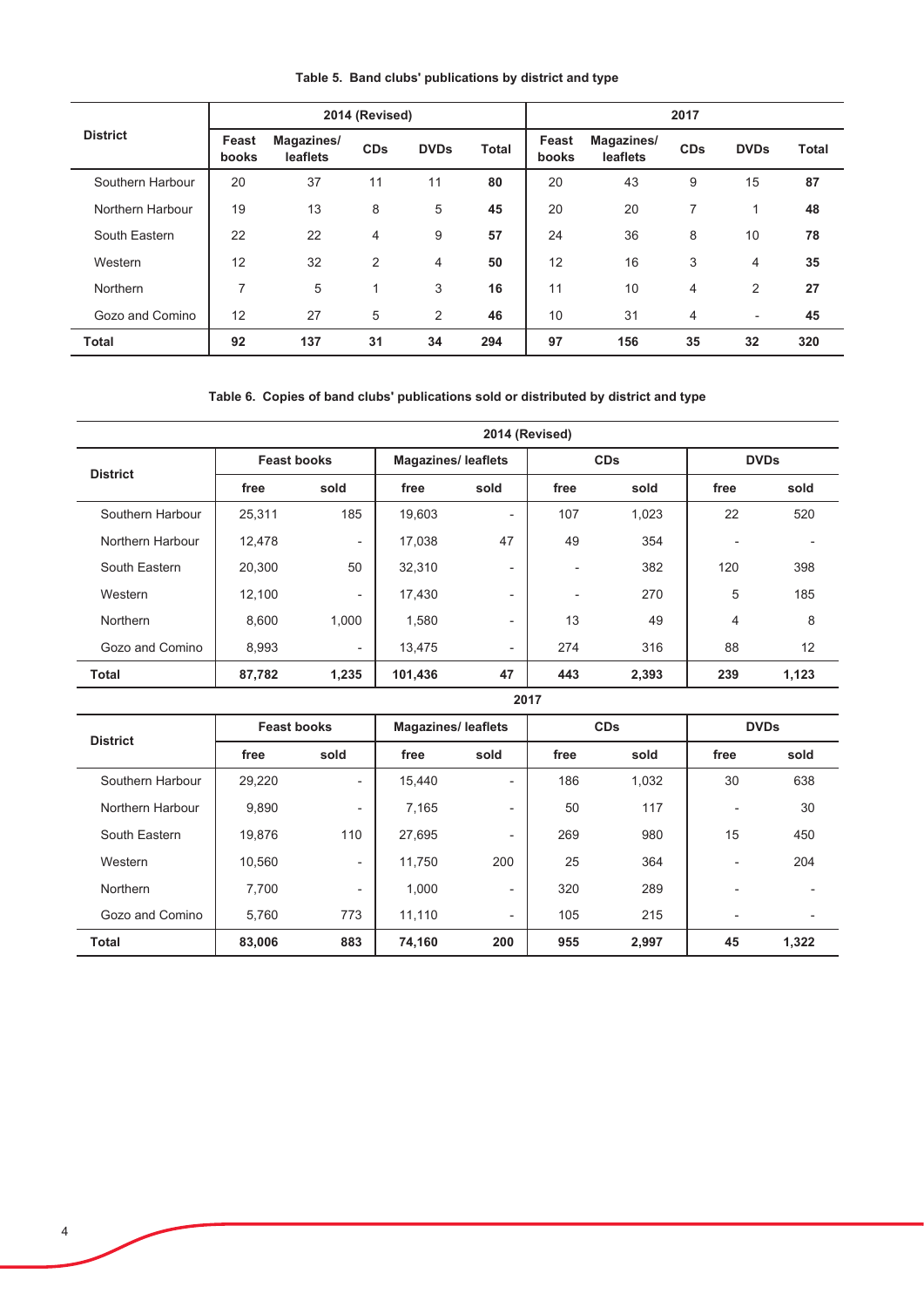| <b>District</b>        |              | 2014           |              |              | 2017           |              |
|------------------------|--------------|----------------|--------------|--------------|----------------|--------------|
|                        | <b>Males</b> | <b>Females</b> | <b>Total</b> | <b>Males</b> | <b>Females</b> | <b>Total</b> |
| <b>MALTA</b>           | 1,652        | 580            | 2,232        | 1,627        | 615            | 2,242        |
| <b>Malta</b>           | 1,275        | 479            | 1,753        | 1,338        | 538            | 1,876        |
| Southern Harbour       | 263          | 93             | 356          | 263          | 69             | 332          |
| Northern Harbour       | 303          | 94             | 398          | 265          | 103            | 368          |
| South Eastern          | 356          | 134            | 490          | 388          | 177            | 565          |
| Western                | 205          | 80             | 285          | 253          | 95             | 348          |
| Northern               | 148          | 77             | 225          | 169          | 94             | 263          |
| <b>Gozo and Comino</b> | 377          | 102            | 479          | 289          | 77             | 366          |
|                        |              |                |              | $\%$         |                |              |
| <b>MALTA</b>           | 100.0        | 100.0          | 100.0        | 100.0        | 100.0          | 100.0        |
| <b>Malta</b>           | 77.2         | 82.5           | 78.5         | 82.2         | 87.5           | 83.7         |
| Southern Harbour       | 15.9         | 16.1           | 15.9         | 16.2         | 11.2           | 14.8         |
| Northern Harbour       | 18.4         | 16.3           | 17.8         | 16.3         | 16.7           | 16.4         |
| South Eastern          | 21.5         | 23.1           | 21.9         | 23.9         | 28.8           | 25.2         |
| Western                | 12.4         | 13.8           | 12.8         | 15.5         | 15.4           | 15.5         |
| Northern               | 9.0          | 13.3           | 10.1         | 10.4         | 15.3           | 11.7         |
| <b>Gozo and Comino</b> | 22.8         | 17.5           | 21.5         | 17.8         | 12.5           | 16.3         |

Table 7. Resident band players by band clubs' district and sex

Table 8. Trainee band players by band clubs' district and sex

| <b>District</b>        |              | 2014 (Revised) |              |              | 2017           |              |
|------------------------|--------------|----------------|--------------|--------------|----------------|--------------|
|                        | <b>Males</b> | <b>Females</b> | <b>Total</b> | <b>Males</b> | <b>Females</b> | <b>Total</b> |
| <b>MALTA</b>           | 1,093        | 609            | 1,702        | 812          | 470            | 1,282        |
| <b>Malta</b>           | 912          | 517            | 1,429        | 734          | 428            | 1,162        |
| Southern Harbour       | 271          | 91             | 362          | 168          | 86             | 254          |
| Northern Harbour       | 186          | 145            | 331          | 146          | 68             | 214          |
| South Eastern          | 227          | 150            | 377          | 232          | 146            | 378          |
| Western                | 134          | 61             | 195          | 109          | 75             | 184          |
| Northern               | 94           | 70             | 164          | 79           | 53             | 132          |
| <b>Gozo and Comino</b> | 181          | 92             | 273          | 78           | 42             | 120          |
|                        |              |                |              | $\%$         |                |              |
| <b>MALTA</b>           | 100.0        | 100.0          | 100.0        | 100.0        | 100.0          | 100.0        |
| <b>Malta</b>           | 83.4         | 84.9           | 84.0         | 90.4         | 91.1           | 90.6         |
| Southern Harbour       | 24.8         | 14.9           | 21.3         | 20.7         | 18.3           | 19.8         |
| Northern Harbour       | 17.0         | 23.9           | 19.5         | 18.0         | 14.5           | 16.7         |
| South Eastern          | 20.8         | 24.6           | 22.1         | 28.6         | 31.1           | 29.5         |
| Western                | 12.3         | 10.0           | 11.5         | 13.4         | 16.0           | 14.4         |
| Northern               | 8.6          | 11.5           | 9.6          | 9.7          | 11.3           | 10.3         |
| <b>Gozo and Comino</b> | 16.6         | 15.1           | 16.0         | 9.6          | 8.9            | 9.4          |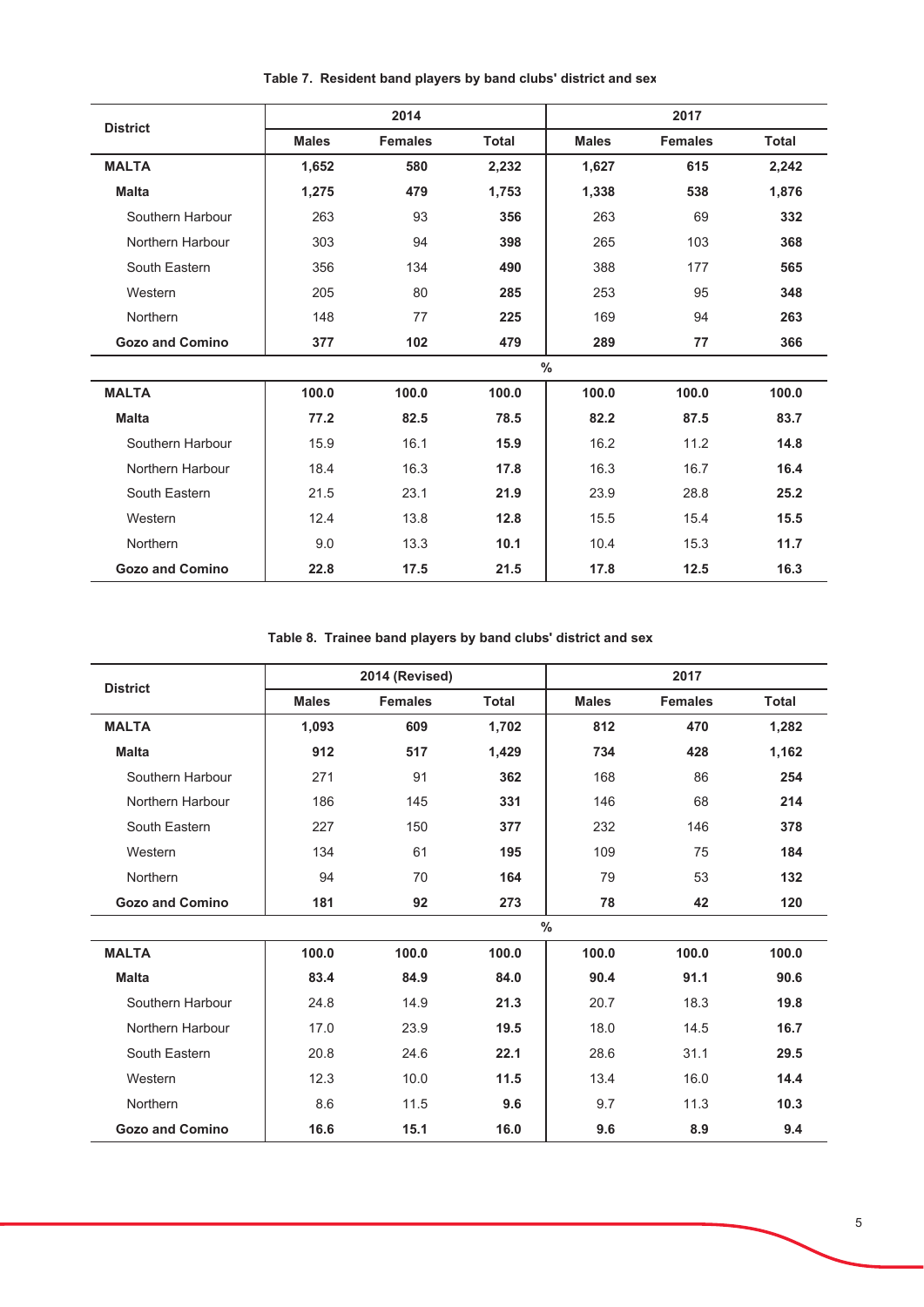|                        |              | 2014           |              |              | 2017           |              |
|------------------------|--------------|----------------|--------------|--------------|----------------|--------------|
| <b>District</b>        | <b>Males</b> | <b>Females</b> | <b>Total</b> | <b>Males</b> | <b>Females</b> | <b>Total</b> |
| <b>MALTA</b>           | 1,019        | 68             | 1,087        | 1,011        | 84             | 1,095        |
| <b>Malta</b>           | 892          | 59             | 952          | 917          | 77             | 994          |
| Southern Harbour       | 238          | 16             | 254          | 232          | 17             | 249          |
| Northern Harbour       | 219          | 11             | 231          | 224          | 14             | 238          |
| South Eastern          | 211          | 13             | 224          | 232          | 22             | 254          |
| Western                | 154          | 10             | 164          | 144          | 15             | 159          |
| Northern               | 70           | 9              | 79           | 85           | 9              | 94           |
| <b>Gozo and Comino</b> | 127          | 8              | 135          | 94           | 7              | 101          |
|                        |              |                |              | $\%$         |                |              |
| <b>MALTA</b>           | 100.0        | 100.0          | 100.0        | 100.0        | 100.0          | 100.0        |
| <b>Malta</b>           | 87.6         | 87.7           | 87.6         | 90.7         | 91.7           | 90.9         |
| Southern Harbour       | 23.4         | 23.5           | 23.4         | 22.9         | 20.2           | 22.8         |
| Northern Harbour       | 21.5         | 16.8           | 21.2         | 22.2         | 16.7           | 21.8         |
| South Eastern          | 20.7         | 19.3           | 20.6         | 22.9         | 26.2           | 23.2         |
| Western                | 15.1         | 14.8           | 15.1         | 14.2         | 17.9           | 14.5         |
| Northern               | 6.9          | 13.3           | 7.3          | 8.4          | 10.7           | 8.6          |
| <b>Gozo and Comino</b> | 12.4         | 12.3           | 12.4         | 9.3          | 8.3            | 9.1          |

Table 9. Committee members by band clubs' district and sex

Table 10. Other members by band clubs' district and sex

| <b>District</b>        |              | 2014 (Revised) |              |               | 2017           |              |
|------------------------|--------------|----------------|--------------|---------------|----------------|--------------|
|                        | <b>Males</b> | <b>Females</b> | <b>Total</b> | <b>Males</b>  | <b>Females</b> | <b>Total</b> |
| <b>MALTA</b>           | 17,346       | 5,120          | 22,466       | 16,813        | 5,894          | 22,707       |
| <b>Malta</b>           | 15,598       | 4,499          | 20,097       | 15,603        | 5,240          | 20,844       |
| Southern Harbour       | 4,061        | 685            | 4,746        | 3,442         | 609            | 4,051        |
| Northern Harbour       | 3,145        | 462            | 3,607        | 2,922         | 834            | 3,755        |
| South Eastern          | 4,607        | 2,175          | 6,782        | 5,121         | 2,347          | 7,468        |
| Western                | 2,370        | 806            | 3,176        | 2,531         | 1,085          | 3,616        |
| Northern               | 1,415        | 371            | 1,786        | 1,587         | 366            | 1,953        |
| <b>Gozo and Comino</b> | 1,748        | 621            | 2,369        | 1,210         | 654            | 1,864        |
|                        |              |                |              | $\frac{0}{0}$ |                |              |
| <b>MALTA</b>           | 100.0        | 100.0          | 100.0        | 100.0         | 100.0          | 100.0        |
| <b>Malta</b>           | 89.9         | 87.9           | 89.5         | 92.8          | 88.9           | 91.8         |
| Southern Harbour       | 23.4         | 13.4           | 21.1         | 20.5          | 10.3           | 17.8         |
| Northern Harbour       | 18.1         | 9.0            | 16.1         | 17.4          | 14.1           | 16.5         |
| South Eastern          | 26.6         | 42.5           | 30.2         | 30.5          | 39.8           | 32.9         |
| Western                | 13.7         | 15.7           | 14.1         | 15.1          | 18.4           | 15.9         |
| Northern               | 8.2          | 7.2            | 7.9          | 9.4           | 6.2            | 8.6          |
| <b>Gozo and Comino</b> | 10.1         | 12.1           | 10.5         | 7.2           | 11.1           | 8.2          |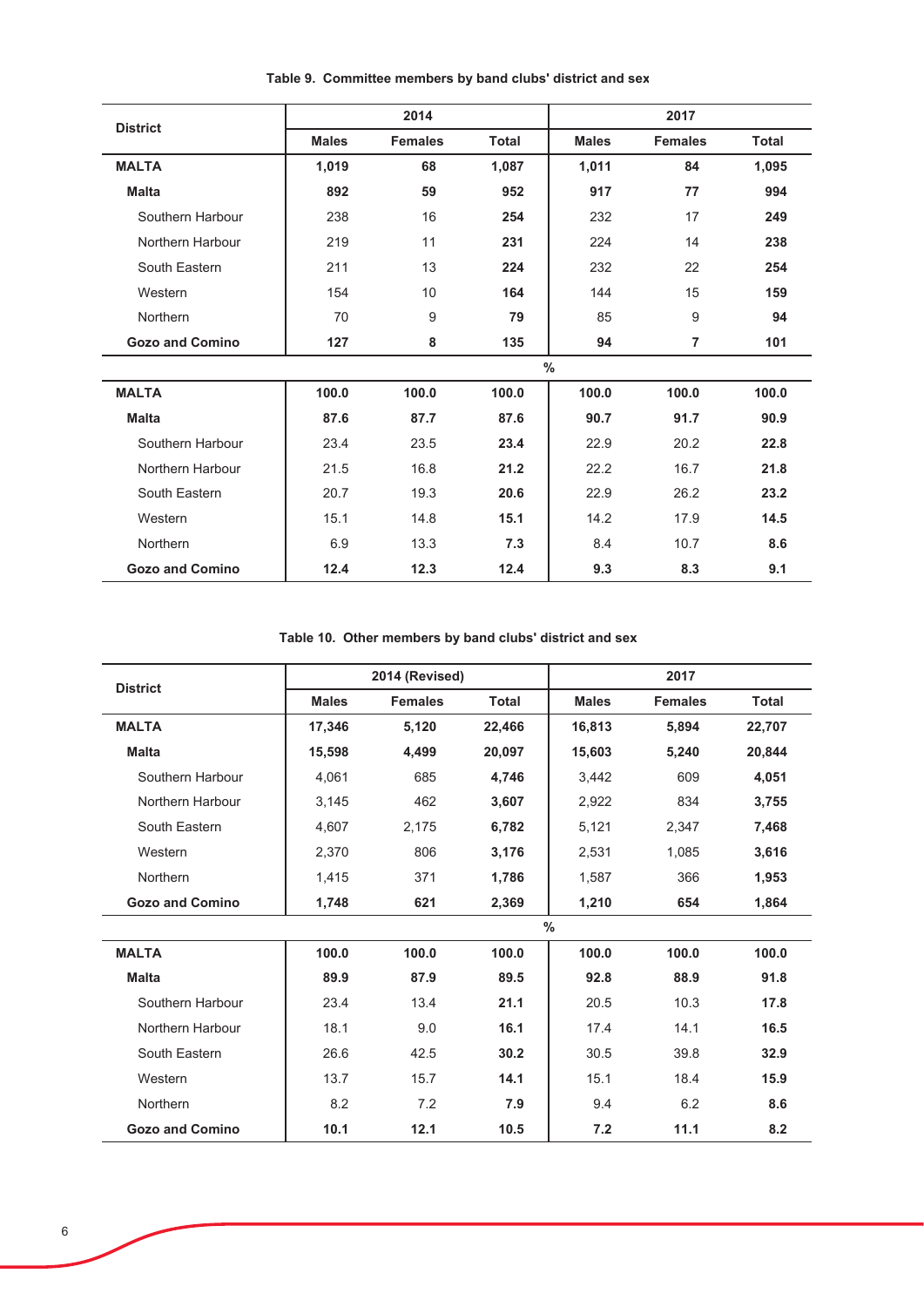| <b>Type of expenditure</b>   | 2014 (Revised) |               | 2017      |       |
|------------------------------|----------------|---------------|-----------|-------|
|                              | €              | $\frac{0}{0}$ | €         | $\%$  |
| Remuneration of band players | 1,233,075      | 36.5          | 1,438,397 | 35.9  |
| Musical programme            | 180,022        | 5.3           | 252,839   | 6.3   |
| Training programme           | 113,030        | 3.3           | 121,182   | 3.0   |
| Administrative expenses      | 504,119        | 14.9          | 426,466   | 10.6  |
| Interest payable             | 36,106         | 1.1           | 38,586    | 1.0   |
| Advertising*                 | 333,347        | 9.9           | 330,666   | 8.3   |
| Other expenditure            | 977,615        | 28.9          | 1,398,349 | 34.9  |
| <b>Total</b>                 | 3,377,314      | 100.0         | 4,006,484 | 100.0 |

## Table 11. Band clubs' recurrent expenditure by type

\* Expenditure on advertising includes expenditure on publications.

Note: Taxation and depreciation have been excluded from the compilation of expenditure.



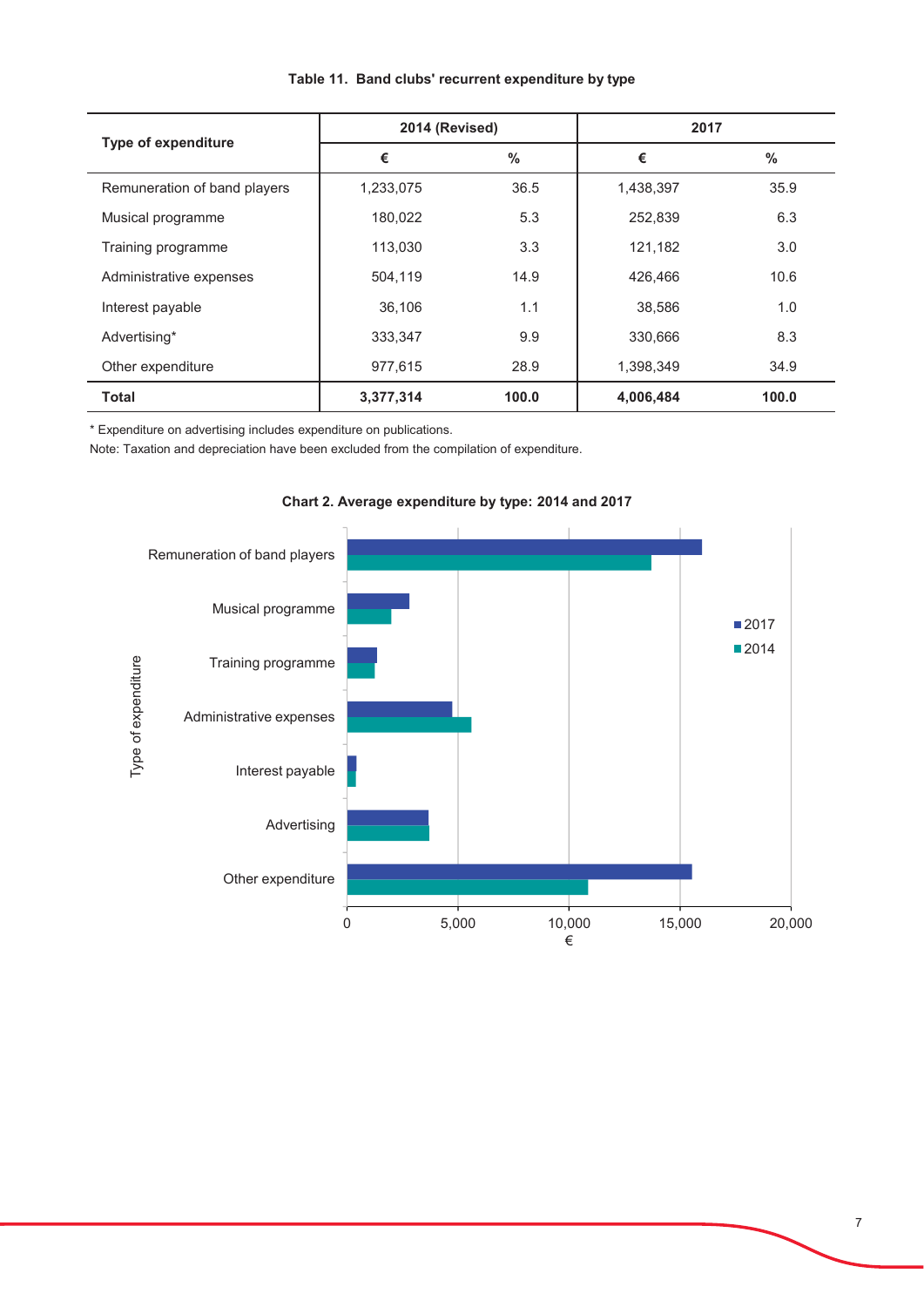| <b>District</b>        | 2014 (Revised) |         | 2017      |         |
|------------------------|----------------|---------|-----------|---------|
|                        | €              | % total | €         | % total |
| <b>MALTA</b>           | 3,377,314      | 100.0   | 4,006,484 | 100.0   |
| <b>Malta</b>           | 3,045,586      | 90.2    | 3,619,552 | 90.3    |
| Southern Harbour       | 757,150        | 22.4    | 766,842   | 19.1    |
| Northern Harbour       | 709,684        | 21.0    | 891,729   | 22.3    |
| South Eastern          | 829,584        | 24.6    | 1,088,365 | 27.2    |
| Western                | 380,349        | 11.3    | 589,413   | 14.7    |
| <b>Northern</b>        | 368,818        | 10.9    | 283,202   | 7.1     |
| <b>Gozo and Comino</b> | 331,729        | 9.8     | 386,932   | 9.7     |

## Table 12. Band clubs' recurrent expenditure by district

Note: Taxation and depreciation have been excluded from the compilation of expenditure.



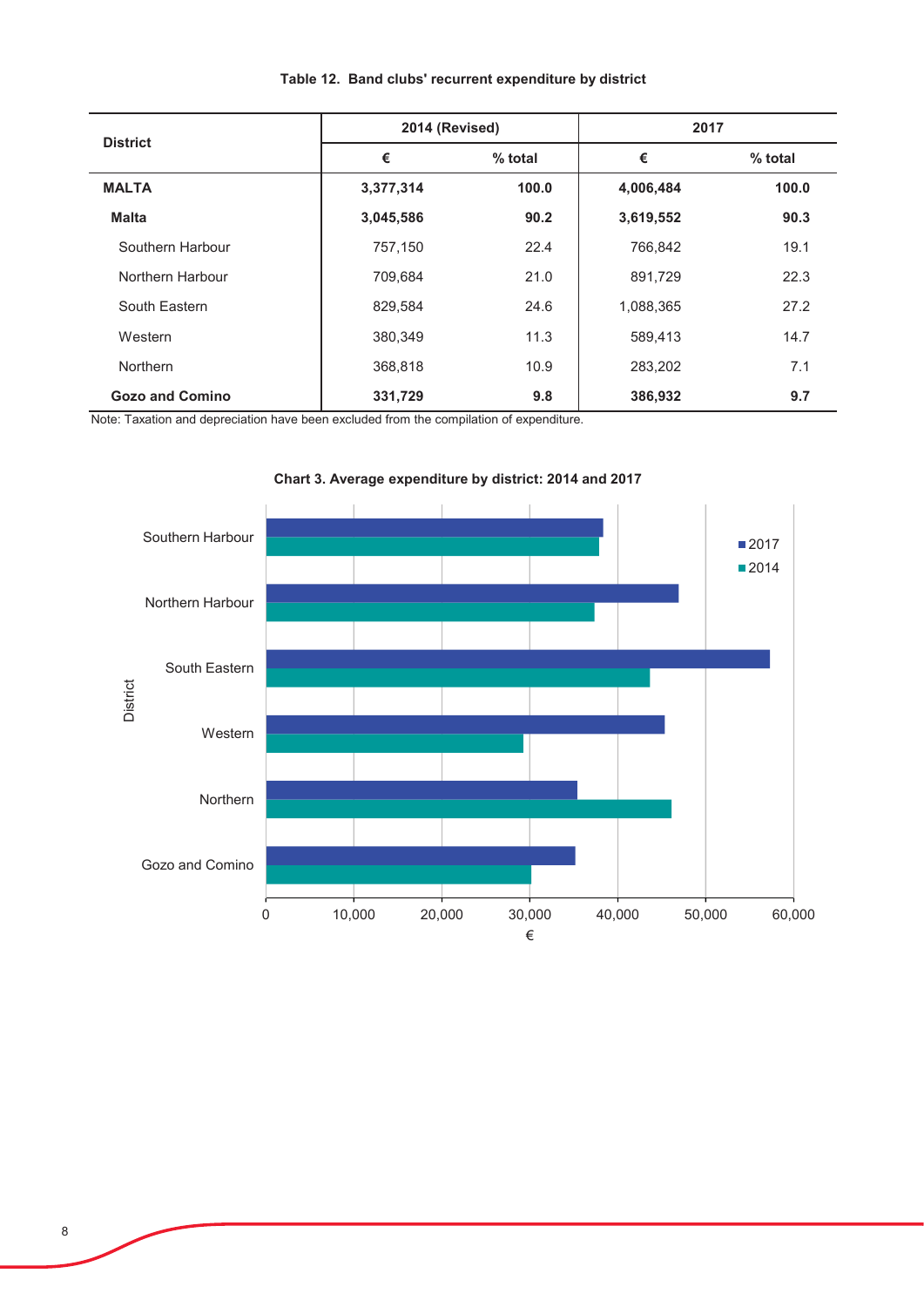|  | Table 13. Band clubs' recurrent income by type |  |  |  |
|--|------------------------------------------------|--|--|--|
|--|------------------------------------------------|--|--|--|

| Type of income          | 2014      |       | 2017      |               |
|-------------------------|-----------|-------|-----------|---------------|
|                         | €         | $\%$  | €         | $\frac{0}{0}$ |
| Donations               | 764,383   | 20.7  | 1,193,156 | 23.4          |
| Fund raising activities | 732,934   | 19.8  | 1,013,919 | 19.9          |
| Advertisements          | 269,449   | 7.3   | 297,638   | 5.8           |
| Income from interest    | 67,601    | 1.8   | 23,681    | 0.5           |
| Other services          | 598,286   | 16.2  | 655,385   | 12.9          |
| Other income            | 1,261,750 | 34.2  | 1,907,668 | 37.5          |
| <b>Total</b>            | 3,694,403 | 100.0 | 5,091,446 | 100.0         |

## Table 14. Band clubs' recurrent income by district

| <b>District</b>        | 2014      |               | 2017      |               |
|------------------------|-----------|---------------|-----------|---------------|
|                        | €         | $\frac{0}{0}$ | €         | $\frac{0}{0}$ |
| <b>MALTA</b>           | 3,694,403 | 100.0         | 5,091,446 | 100.0         |
| <b>Malta</b>           | 3,216,621 | 87.1          | 4,655,124 | 91.4          |
| Southern Harbour       | 638,380   | 17.3          | 1,110,469 | 21.8          |
| Northern Harbour       | 813,584   | 22.0          | 873,646   | 17.2          |
| South Eastern          | 994,578   | 26.9          | 1,415,143 | 27.8          |
| Western                | 426,713   | 11.6          | 887,102   | 17.4          |
| <b>Northern</b>        | 343,367   | 9.3           | 368,764   | 7.2           |
| <b>Gozo and Comino</b> | 477,782   | 12.9          | 436,322   | 8.6           |